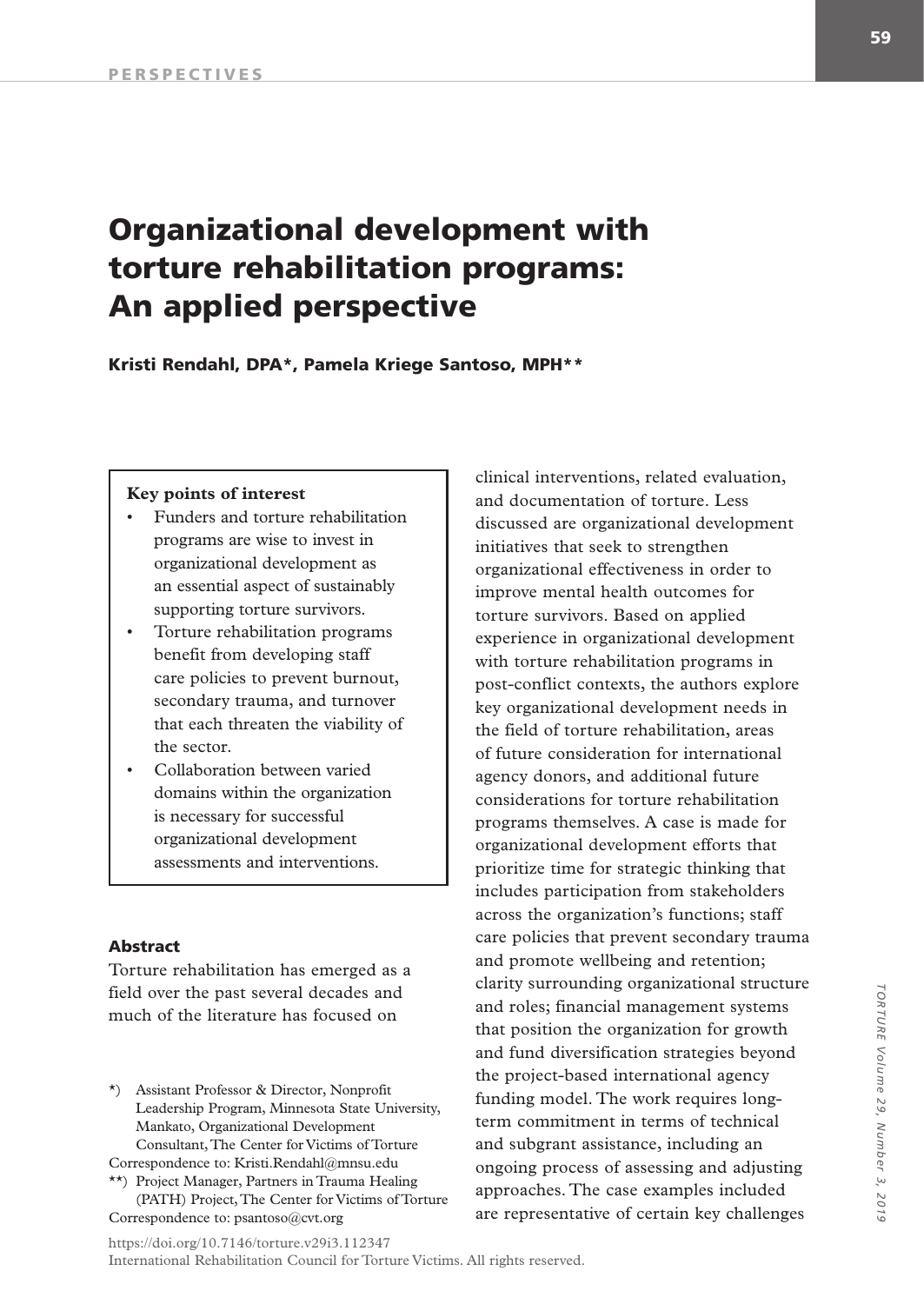that may be addressed to some degree within the parameters of a similar project. While the work of torture rehabilitation is urgent by nature, the authors emphasize the need for practical approaches for the important (but not always urgent) work of organizational development.

*Keywords: torture survivor, torture rehabilitation, organizational development, NGOs, capacity building, international development*

## Problem statement

The field of torture rehabilitation has emerged over the past few decades. During that time, much of the focus of both academic literature and capacity building initiatives has centered on the technical skills and structures involved in providing torture rehabilitation services, the evaluation of varied clinical interventions, and the documentation of cases of torture. Absent from the literature is an examination of overall organizational development needs and approaches. This article, informed by applied experience in organizational development, is intended as a modest contribution to the conversation about the future of torture rehabilitation programs around the world.

The following observations and reflections are from practice with the Center for Victims of Torture (CVT), based in St. Paul, Minnesota, USA, the mission of which is to heal the wounds of torture on individuals, their families and their communities, and to end torture worldwide. CVT's Partners in Trauma Healing (PATH) Project collaborates with torture rehabilitation programs globally to design and implement capacity building plans with the overarching goal of strengthening organizations' capacities to serve torture survivors. One of CVT's contributions to the torture rehabilitation movement was

drafting the language for the U.S. Torture Victim Relief Act (TVRA), which passed in 1998 and financially supports torture rehabilitation programs through the United Nations Voluntary Fund for Victims of Torture, Office of Refugee Resettlement for U.S.-based organizations, and United States Agency for International Development (USAID) for international programs.

The PATH project was supported by a cooperative agreement from USAID's Victims of Torture program.

Capacity building, increasingly referred to as capacity development, became an area of interest for CVT because the organization recognized that it cannot and does not need to work in every country that is home to survivors of torture, as there are over 140 torture rehabilitation programs operating around the world. The programs are frequently run by medical professionals, whose elevated status is critical for speaking against torture, and who are interested in developing their administrative, mental health, and evaluation capacities. As such, in 2000, CVT established its first capacity building project to strengthen organizational viability and delivery of services of select torture rehabilitation centers around the world. Since that time, CVT has supported torture rehabilitation programs in over 30 countries.

Historically, the core of CVT's capacity building work was to develop the clinical capacity of organizations to provide quality mental health services. Due to the broader organizational needs that are key for the development and sustainability of clinical capacity, the PATH Project hired program evaluation and organizational development (OD) advisors in 2011 who focus on these areas.

PATH identifies as a capacity building project with a heavy emphasis on the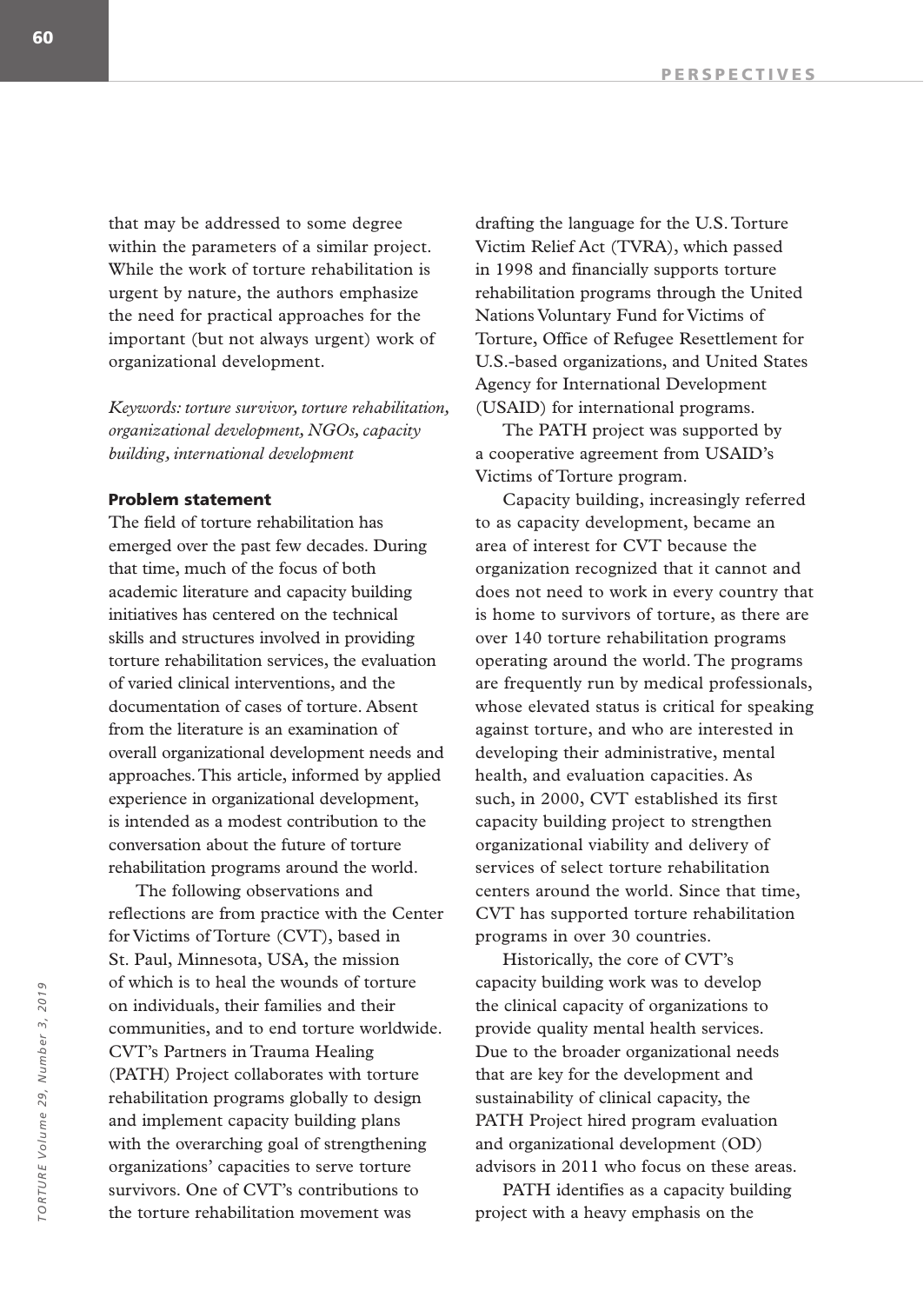capacity of staff and processes in the organization that are related to torture rehabilitation programming, while organizational development necessarily takes a higher-level view of organizational structures and systems. As a general rule, the project prioritizes systems over individuals in order for the impact to be longer lasting in the event of staff turnover.

It would be a missed opportunity if we were not to capture the lessons we have learned from organizational development with torture rehabilitation programs, given the lack of resources for this particular mission focus and international development in general. Our hope in sharing these reflections is to elaborate on how organizations that work on torture rehabilitation have additional layers of vulnerabilities and challenges, as well as keen resiliency in a field defined by traumatic experiences, while addressing several questions based on our experiences, particularly since 2011. Our guiding questions are: What are the key OD needs in the field of torture rehabilitation? What should international agency donors consider for the future? What should torture rehabilitation programs consider for the future?

## Definition of terms

In addressing these guiding questions, two terms in particular warrant definition. This paper defines organizational development as: "improving organizational effectiveness."

The term capacity building can signal a range of focus areas, methods, and depth of intervention. The PATH Project invests in capacities in the areas of mission and vision, strategic planning, management capacities, communications planning, fund development, and financial management. While capacity building and organizational

development are indeed distinct, they are not unrelated.

# Organizational development within torture rehabilitation organizations: The PATH approach

Since 2011, the PATH Project has provided organizational development support to more than 15 organizations with torture rehabilitation programs. The design of the PATH Project includes three core domains of capacity building: mental health counseling, program evaluation, and organizational development. The below graphic represents the key components of the process, while also illustrating the iterative nature of the work.

## Key organizational needs

#### *Organizational leadership*

A critical position within organizational development of NGOs is that of the executive director. In the field of torture rehabilitation, the role of executive director is fraught with challenges. The executive director is responsible for any number of competing demands, which may change and multiply frequently depending on the stability of the external environment in which the organization operates, as well as internal shifts.

In the experience of the PATH Project, those who enter executive director positions often come from a medical or mental health clinical background, and not necessarily a strong background in organizational administration and management. The connection to the general mission of meeting the mental health needs of torture survivors is well-served by this background, and also may necessitate a learning curve in designing and managing torture rehabilitation programs.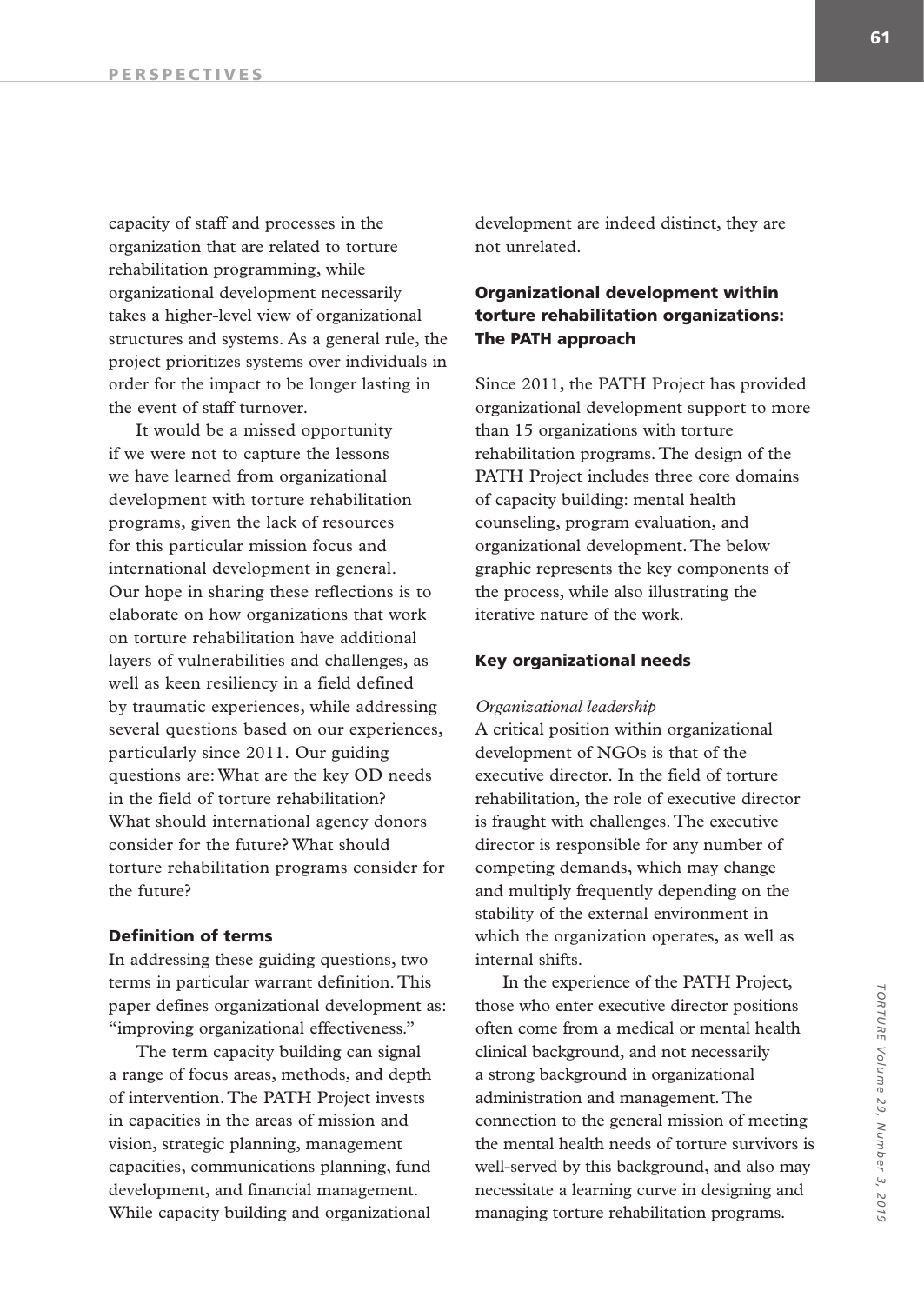**Figure 1:** *Key Components of the PATH Process*



**Figure 2:** *Key aspects of the PATH Capacity Building Process*

## **Partner Organization Selection**

- Establish criteria for selection
- Distribute call for applications
- Review applications, interview, and finalize selection

# **Organizational Assessment**

- Interdisciplinary advisory team conducts on-site interviews
- Advisory team solicits and incorporates feedback on initial findings

# **Capacity Building Planning**

- Advisory team facilitates capacity building planning process for life of project
- Advisory team facilitates a work planning process for the first year of the project

# **Technical Assistance with Related Subgrants**

- Audit process conducted by CVT finance department
- Assignment of risk level determines how subgrant will be distributed (reimbursement only or otherwise)
- Technical assistance with problematic areas of compliance, such as timesheets and cost share

## **Track, Evaluate, and Reassess**

- Monthly coordination meetings among advisors and project administrators
- Trip reports by advisors and post-visit surveys to partners
- Quarterly reports from partners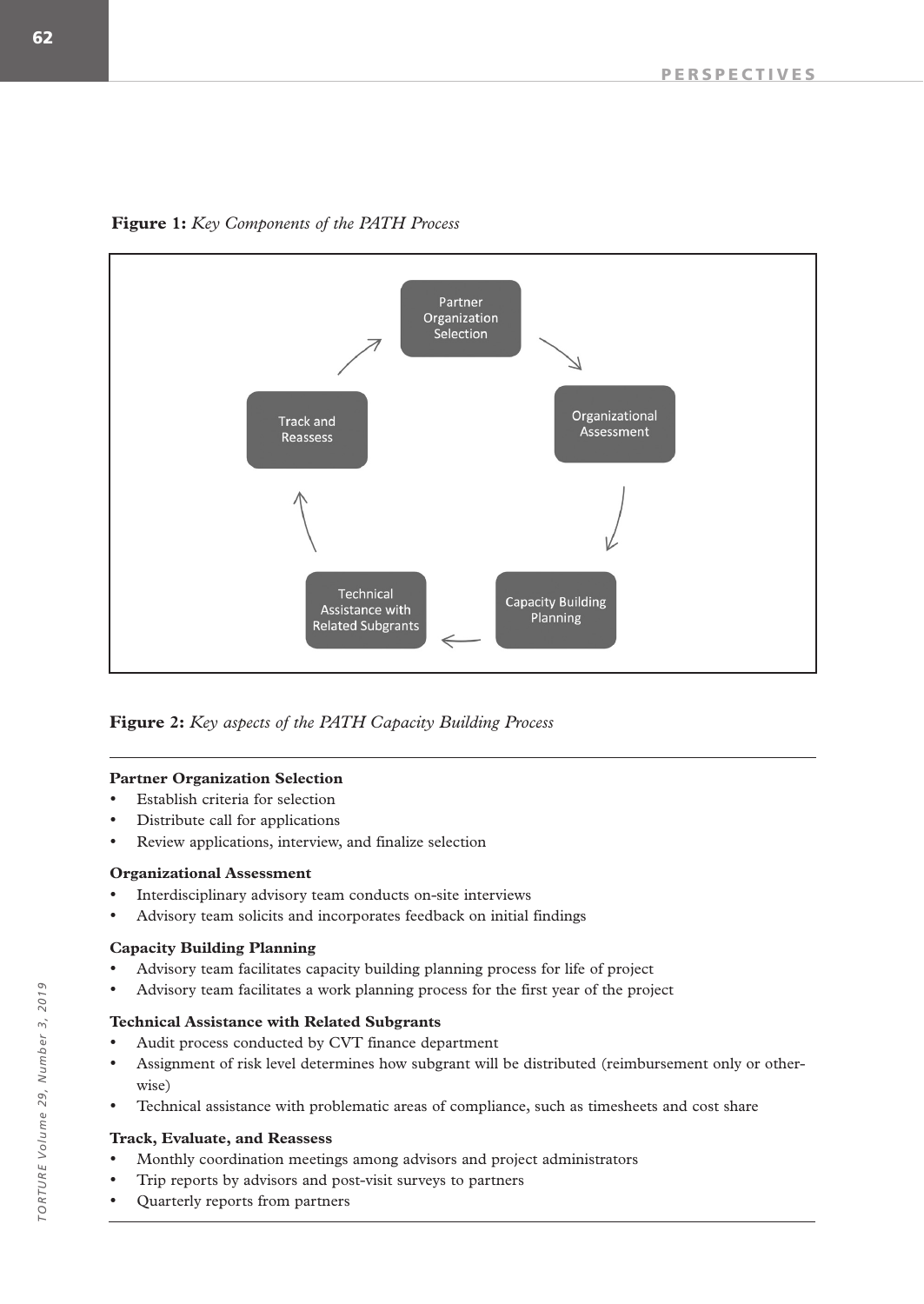Our work in organizational development has also exposed us to the enormous responsibilities on the shoulders of executive directors of organizations with torture rehabilitation programs, both in terms of the programs and their extended families and communities. This appears particularly acute among female leaders who continue to carry the larger share of domestic responsibilities for their families while also steering their respective organization toward financial and programmatic sustainability.

Staff retention is an area of concern that also arises frequently. Quality staff members may leave a torture rehabilitation program for the same reasons as anyone might leave a job. More specific reasons may include in addition to less competitive salaries, unstable funding, and unclear expectations due to a lack of performance management, struggles with secondary trauma, burnout, and security concerns in high-risk environments. Successful torture rehabilitation programs prioritize staff care, non-monetary benefits, and clearly thought-out and disseminated security plans to demonstrate their commitment to creating and sustaining a healthy organization.

A key contribution of the PATH project is how the advisor visits to the partner organization create (or provide an excuse for) time and space dedicated to strategic and evaluative thinking. The people who lead and work within the field of torture rehabilitation frequently work on issues of both high importance and high urgency. Within the important-urgent matrix popularized by Stephen Covey (Covey et al, 1994), constantly working within this quadrant is a recipe for burnout and ultimately results in an unsustainable organization. Another quadrant in the same matrix emphasizes high importance, but low urgency, which includes efforts such

as strategic planning, problem solving, and managing change. This is the area of focus for PATH as a capacity building project.

#### *Funding sustainability*

A perennial issue for torture rehabilitation programs, and international NGOs in general, is the over-reliance on one or a handful of grants from international agencies. The temptation to continue doing so is understandable: international agencies can provide large sums of money that are difficult to replace in full through alternative funding sources, such as individual donors, social enterprise, corporate sponsorship, or foundation grants. In western contexts, these types of organizations may receive support from their respective governments, but this is not a realistic solution for most of CVT's partner organizations due to low-resource governments, competing priorities, limited interest in the field of torture rehabilitation and mental health in general, hostility toward the work, or insufficient trust in state funding. Despite the obstacles, if these programs are committed to working into the future, beyond the life of the development sector's interest in their particular context, then organizations are wise to engage in strategic thinking on this topic, and donors are even wiser to support them in doing so.

The diversification of funding is not simply a matter of finding a different organization to provide funding. Each type of funding necessitates its own set of knowledge, skills, and relationships. Preparing a grant proposal in response to a clearly articulated Call for Proposals from the U.S. Government, for example, differs wildly from building a broad base of individual donors or advocating for local government support of torture rehabilitation. The process of cultivating those relationships, too, is distinct. Other potential sources of funding include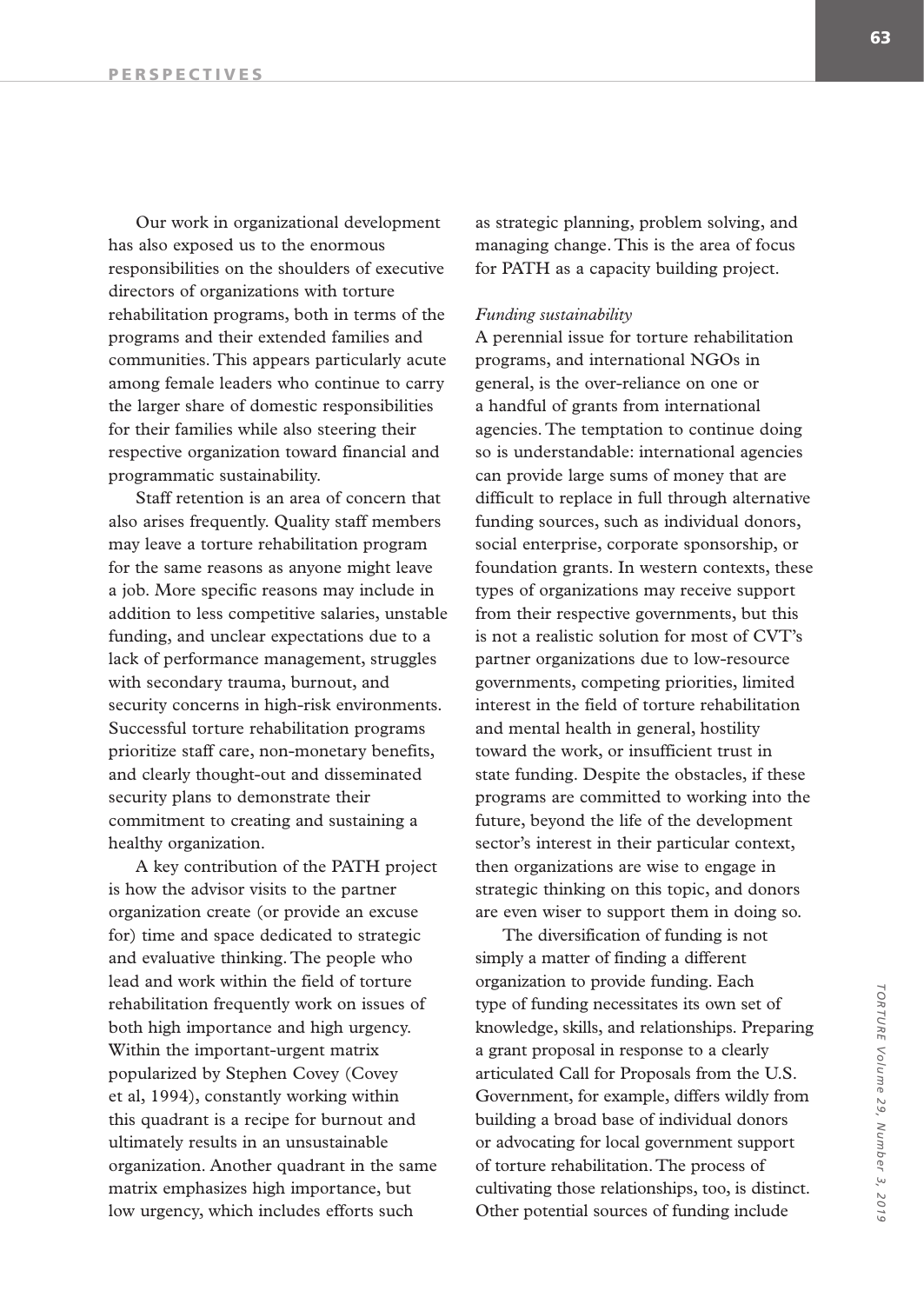fundraising from diaspora communities, fee for service from clients, crowdfunding, and social enterprise or earned-income activities, such as fee-for-training or other services, each with its own advantages and disadvantages. Each approach requires significant investment to meaningfully engage.

For years, torture rehabilitation programs have invested their energies in understanding the systems and meeting the requirements of international agencies in the Global North. These agencies are based in low-context cultures where expectations are explicit, but typically shift priorities according to the emergence of conflict in other parts of the world. When the geographic or content interests of those agencies change – and they inevitably do – torture rehabilitation organizations are left without a plan to sustain their work, even at a less intensive level. These organizations benefit from ongoing conversation about that eventuality, so they can make a conscious decision about their vision beyond the life of international agency funding.

Torture rehabilitation programs must also educate donors about what it takes to do this work effectively and sustainably. In order to avoid burnout and secondary trauma, organizations must pay attention to the number of clients per care provider and provide clinical supervision for staff working directly with torture survivors. The costs of meaningful program evaluation may seem high, unless you consider the necessity of good data for improving services, helping clinicians see the impact of their work, and communicating to donors how the interventions change lives. This, of course, is all in service of improved health and functioning of torture survivors.

*Organizational structure and systems* Organizations with torture rehabilitation programming struggle to structure the organization around a shared mission and vision. Organizations often take the shape of several small projects housed near each other, each with its own team, sets of activities and indicators, and administrative support. Though it is certainly possible to function this way, and in some ways, it is easier to meet donor requirements, it does not bode well for a collective organizational identity. As a result, organizations may seek ways to create shared management systems and develop a unified organizational identity to better serve the mission.

Related to this is the development of a broad set of systems, including financial, human resources and performance management, monitoring and evaluation, technology, and security. While organizations typically develop a set of policies and procedures out of general necessity, most organizations also find themselves documenting systems at the behest of funding agencies and their specific requirements. This is a particular area of concern for programs that are competing for new types of funding, since their systems may not match the requirements of the funder and thus, they must develop them in order to be considered for an award.

*Succession planning for the sake of sustainability* Another complicated topic that organizations in the field consider—or ought to—is that of succession planning for executive and programmatic leadership. The sustainability of the torture rehabilitation movement cannot be discussed without acknowledging two realities: 1) The significant number of founders or founding executive directors who currently run the organizations; and 2) concern about burnout as well as secondary trauma. Without intentional development of staff within the organizations, an exodus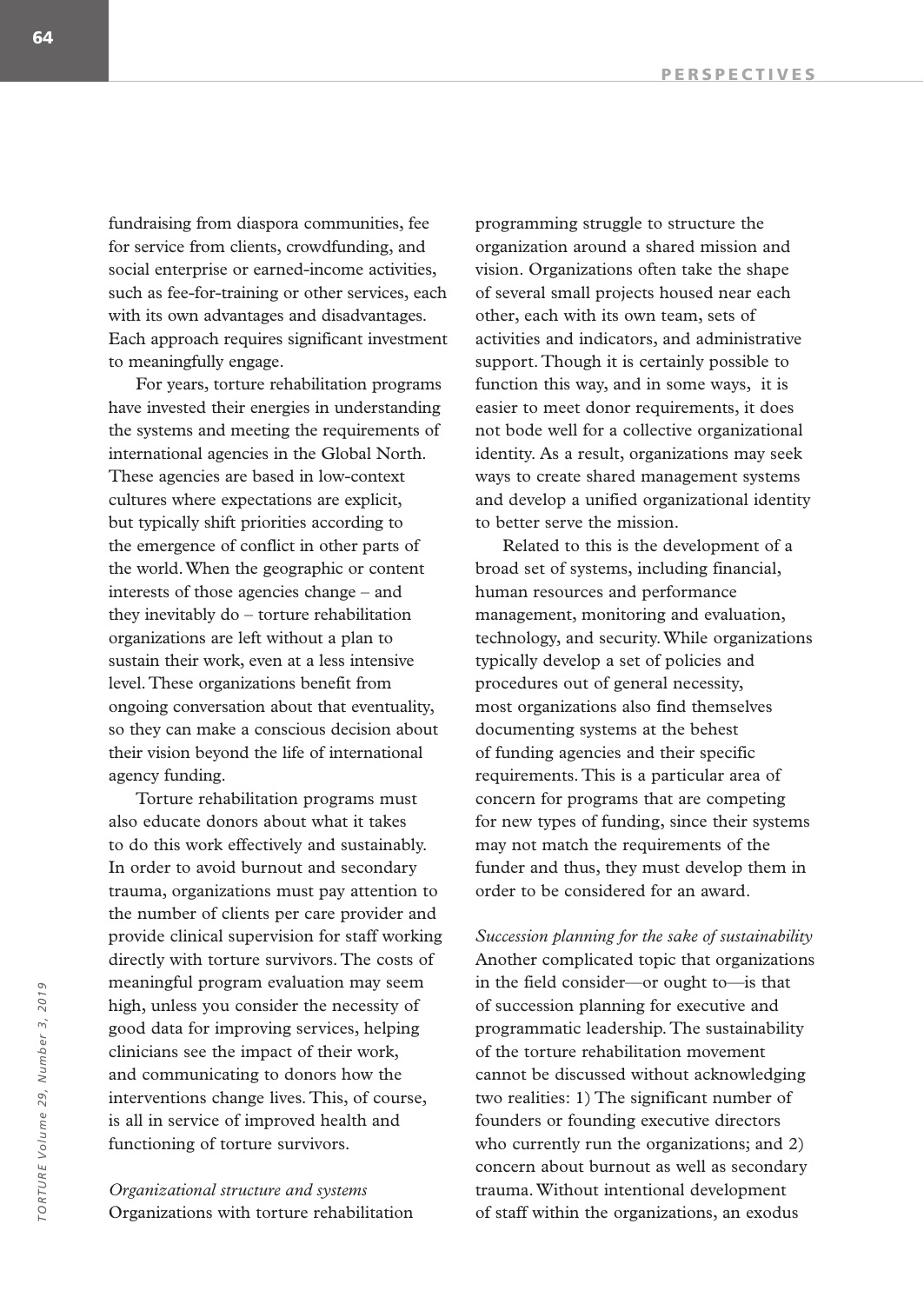of founders would seriously impact the sustainability of the sector. Similarly, if organizations are not attentive to staff care needs, there is a risk of losing the very staff members who would be well qualified to lead the organization in the future.

The topic of succession planning as relates to executive directors, in particular, intersects with the priority issue of staff care. In our observations, it is not at all uncommon for executive directors of organizations with torture rehabilitation programs to experience negative health impacts that are at least partially related to stress. These impacts lead to decreased effectiveness in their positions and extended absences to recover from illness. In many countries, someone who develops their professional skills to this level is relied on by immediate and extended family for financial support. Additionally, the people in these roles have additional domestic responsibilities at home and leadership roles in the community. It is necessary to recognize and acknowledge such multiple levels of responsibilities and related stresses when working in this field.

#### *Program evaluation*

The area of program evaluation within torture rehabilitation programs is an additional challenge for organizations. Many organizations have limited their implementation of program evaluation to that which satisfies funder requirements, including basic outputs such as numbers of clients, sites, and services. Increasingly, donors have asked for outcome data to better understand how clients' lives are improved through services, though they do not necessarily fund it at the level necessary for meaningful data. When evaluation is conducted in a perfunctory manner, or when the results are not communicated back to those

implementing the interventions, evaluation is viewed as unnecessary work of little value that does not contribute to their roles.

Developing a culture of evaluation with an organization requires will, leadership, and vision of how evaluation can better serve clients. This includes the facilitation of discussions around how the organization would like to impact the lives of clients. They must answer the basic question: What does success look like for our clients? As part of this, organizations must allocate resources accordingly, since a budget is ultimately a statement of values. If the stated value is for program evaluation, yet the budget does not reflect that, then that unstated value will sabotage the success of program evaluation.

It takes careful thinking to strategically build the capacity of an organization's program evaluation efforts. At the outset, there may be a gap in understanding of what the components of program evaluation even are. Rather, organizations jump to the notion of buying or designing a database before elaborating its theory of change, tools, and data collection methodology, storage, and analysis systems. The lifecycle of a piece of data, after all, begins long before it is entered into a database, and involves the efforts of program managers, program evaluation officers, and executive staff members.

Additionally, in learning to establish and cultivate donor relationships, there is a temptation for torture rehabilitation programs to over-promise success indicators for a project or program. Sometimes targets are too high, outcomes are ill-defined, or are not readily measurable. Organizations must resist the urge to promise unrealistic data when donors make direct requests, because it sets them up for failure or the temptation to misrepresent results in their reports. Overpromising can also result in tension between the proposal writer – who is often the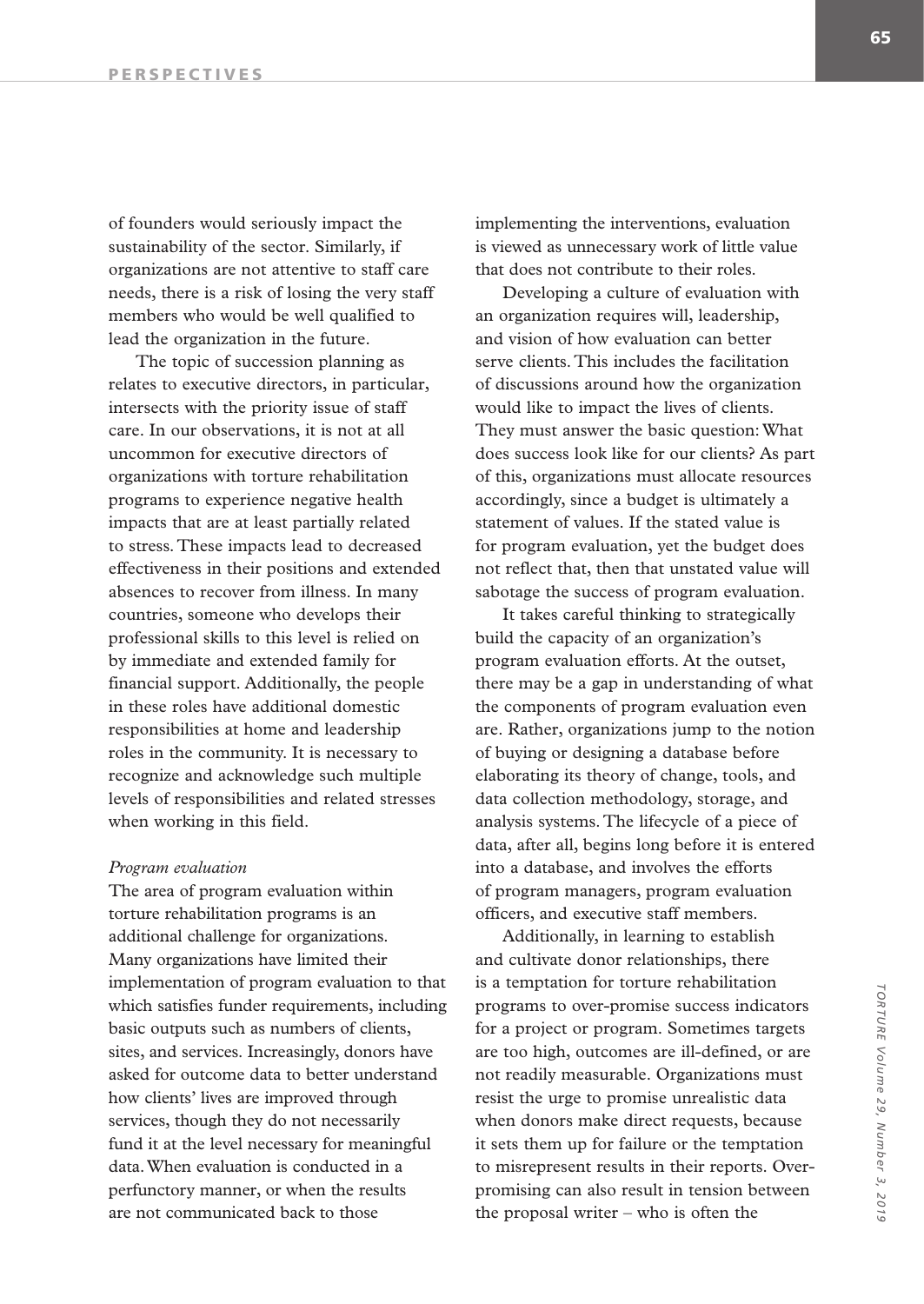executive director – and those charged with implementation of programming who may or may not have had a voice in the proposal development process. Rather, organizations should engage in thoughtful dialogue both internally and with donor agencies to create a shared understanding of the purposes of program evaluation, reasonable progress within the given context, life stage, and constraints of the organization, and true costs of doing it well.

#### Case examples

Following are three anonymized case examples from PATH's experience conducting organizational development with torture rehabilitation in varied contexts.

#### *Case example 1*

An organization had over a decade of experience in the field of torture rehabilitation, but remained challenged in various aspects of sustainability. As is the case with many small NGOs, this organization faced two key challenges related to financial sustainability. Chiefly, the fundraising expertise and experience was held almost exclusively by the executive director, instead of a team of people meaningfully engaged in the process. Secondarily, the organization received project-based funding without any general operating support to implement activities.

As a response to the challenge of limited fundraising capacity, and as a way of contributing toward succession planning, the organization sought PATH assistance in developing the structure, processes, and skills of a newly formed fundraising committee. PATH facilitation of the fledgling body resulted in a draft mandate, structure, role descriptions, and steps for key processes. The language emerged from the group's discussions to ensure ownership, rather than adapting an external resource that would be more likely to remain unused on a figurative shelf. As a result, the fundraising committee has a clearly articulated, shared understanding of its function in the organization.

#### *Case example 2*

This organization lacked clarity regarding organizational structure and roles. This resulted in problems developing clear processes, including those that impacted clients, such as a suicidality protocol. It also added to divisions between groups of staff, falling roughly along lines of seniority in the organization, and damaged staff morale. The implicit way of doing things was no longer sustainable as it grew from a grassroots organization to a professionalized model.

PATH worked with a core group of staff, including the management team, representatives from various departments, and a mix of both long-time staff and those newer to the organization, in order to make explicit an organizational structure and reporting lines. This provided a clearer way ahead with respect to roles and performance assessment. These challenges were not unique to this organization and the general approach has in fact been undertaken with several organizations.

#### *Case example 3*

Several organizations struggled with donor communication about issues that greatly impacted their work. In particular were problems conveying the importance of funding for clinical supervision and program evaluation in order to improve outcomes for clients. Due to pressures to work more with less money, project budgets did not reflect the true cost of carrying out the work well, and also contributed to demotivation of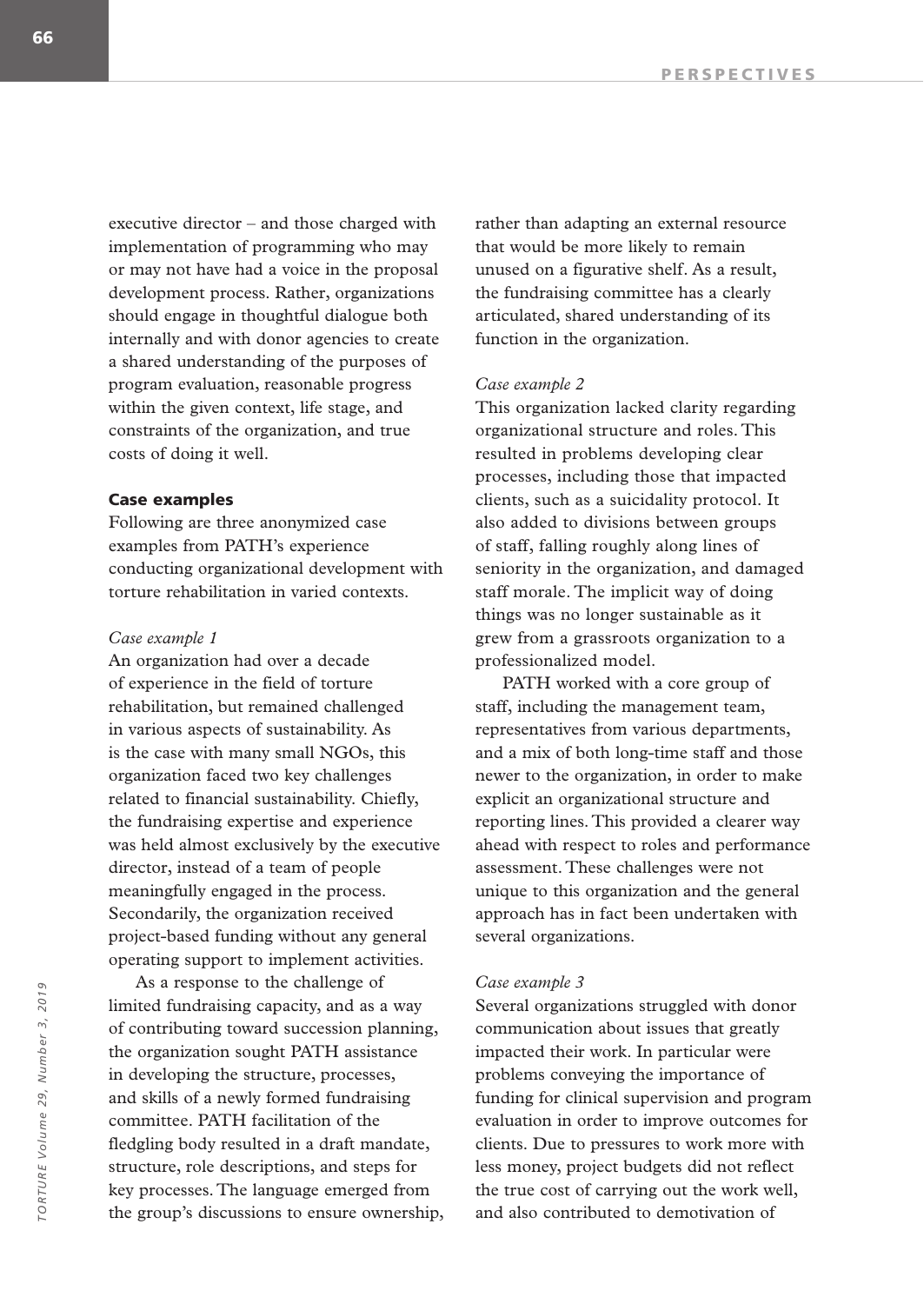staff, burnout and secondary trauma, and reduced clinical competence.

Interventions in this area are both singular and cross-cutting. Organizational development efforts consistently included these key voices from management, program evaluation, and clinical domains, in discussions and presentations to counter the tendency to consider them separate and unrelated to the core mission. In meeting with donor agencies, PATH modeled an emphasis on these areas lest they be overlooked by donors as the simple result of unawareness. Finally, these topics are frequently discussed with respect to the subgrant process and during coordination meetings of interdisciplinary advisor and administration teams.

#### Recommendations and the way ahead

In considering the above, what does this mean in practical terms for donors and torture rehabilitation programs? To answer this, we return to our original questions about organizational development in the field of torture rehabilitation.

Our first question was: *What are the key OD needs in the field of torture rehabilitation?* While there are many needs within the field, we base our conclusions on key themes that have emerged through our practice, and which can be addressed through both short- and longer-term interventions. The geographical distance between the PATH project staff and the partner countries is considerable, remote support is not a replacement for in-person collaboration, and the low number of technical assistance visits means that capacity building momentum ebbs and flows; yet, there are ways to build capacity through even short-term (e.g. one week per year) interventions.

These needs can be met only with the corresponding level of support from

donor agencies. In order to engage in organizational development – which was defined as improving the effectiveness of the organization – torture rehabilitation organizational development initiatives should prioritize support for **creating space for and facilitating strategic thinking and problem-solving** with a broad representation of staff members, including the executive director. Our experience suggests the power of bringing people together with facilitation to plan, explore, learn, and problem-solve for even short, infrequent periods of time.

Additionally, in order for the torture rehabilitation movement to continue, organizational efforts should further promote the development and implementation of **staff care policies**, including regular clinical supervision. This reduces the expense and disruption of burnout, secondary trauma, and staff turnover. It also supports the possibility of cultivating the management and leadership potential of staff within the organization, thus contributing to succession planning. Organizations are wise to explore and address the barriers to individual selfcare practices and organizational approaches to staff care. In many cases, organizations may hold certain conflicting values that sabotage the oft-repeated emphasis on self care. Organizations may expect constant availability of staff members, be unclear in staff roles, provide insufficient training, lack transparency about decision-making, validate a "martyr complex" approach to the work, or struggle with realistic expectations overall. While the notion of work-life balance may not be realistic due to the urgency of the needs that arise in the normal course of operations, the goal could be articulated as work-life integration.

**Financial management** should be an area of focus, as small, early-stage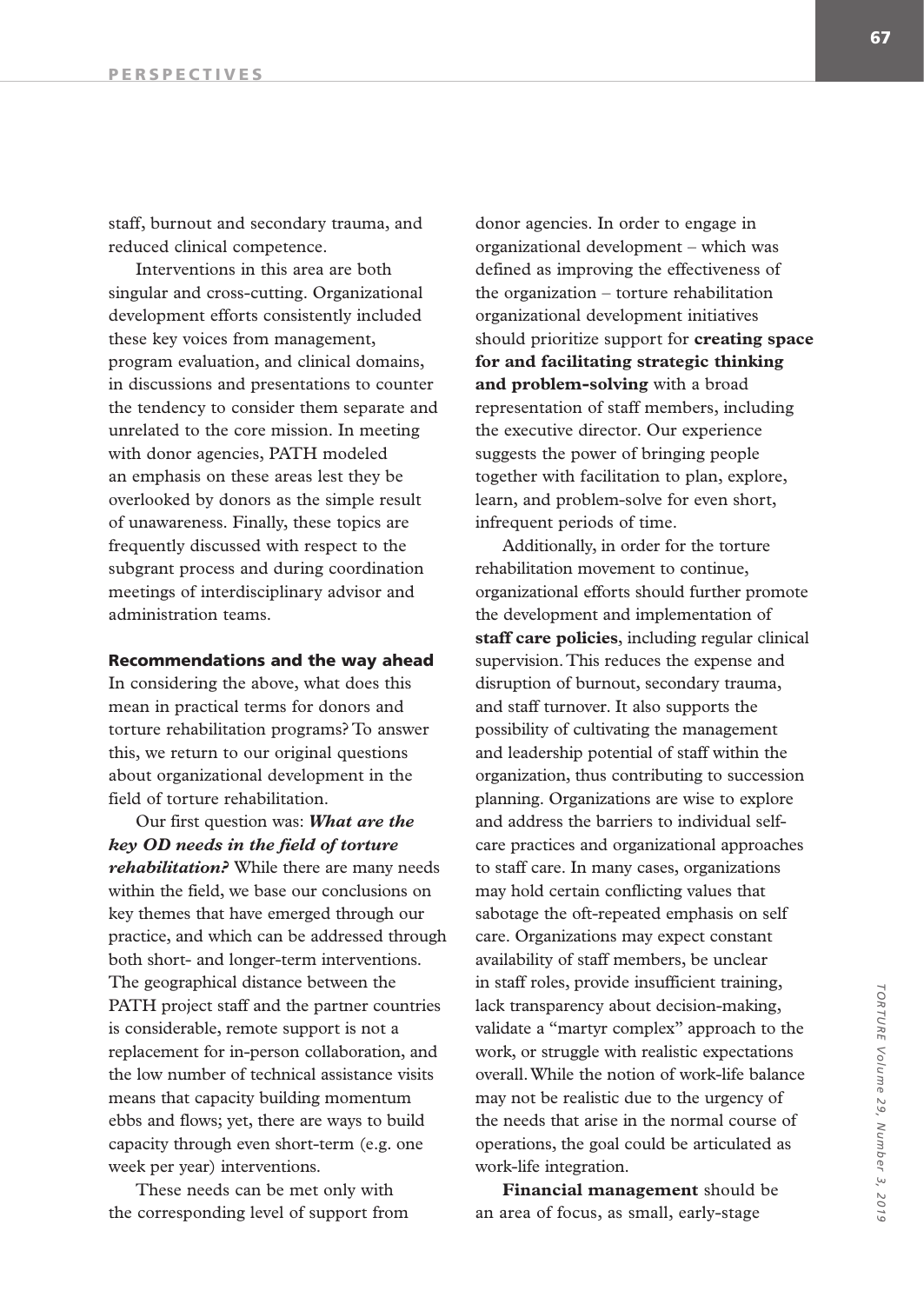organizations often require development in terms of both systems and skills. Often, they are missing critical policies, such as conflict of interest, petty cash, and procurement. Budgets are typically developed and tracked by project and there is no global organizational budget with an indirect expense line across programs and projects. Financial management efforts may also be plagued by other common issues, such as a lack of data security, challenges in collecting timely and quality documentation from field offices, computer viruses, database issues, and staff turnover. There are no simple fixes for these problems and others, but not addressing them can lead to financial malfeasance or elimination of support from funders. It is a matter of identifying and prioritizing the problems as they arise, as well as anticipating those that are inevitable.

On a related topic, **fundraising** for torture rehabilitation programs is expected to be an ongoing challenge, as it is for any organization reliant on philanthropic support, but will be especially problematic as long as the sector relies on international development funding. While there is lip service to the notion of funding diversification, the reality of understanding and tracking donor requirements in terms of program design, implementation, and reporting are far too time-intensive and stressful to allow sufficient space for the exploration of other sources of funding or alternative revenue.

The second question was: *What should international agency donors consider for the future?* We believe there are several areas that international agency donors would be wise to consider, as some already have begun, moving forward.

As a rule, we advise supporting capacity building initiatives that do not consist only

of more training. It is tempting to assume that the capacity of all domains can be advanced at the same pace, but it is a problematic assumption, as the experience of The Center for Victims of Torture has shown consistently. In the simplest of terms, organizations fall into the life-stage categories of startup, growth, maturity, and sometimes reinvention.

A specific area in which most torture rehabilitation organizations benefit from support is that of **financial management** capacity building. As previously mentioned, torture rehabilitation programs tend to rely on one or a handful of international agency donors, each of which has its own set of indicators and reporting requirements. The net result, in terms of financial management, is separate financial management processes that do not feed into a global budget. This reinforces the separation of programming and evaluation, and contributes to a lack of sufficient overall administrative support for the organization.

Both narrow and deep interventions related to financial sustainability would be advisable, but it is unrealistic and unfair for donors to expect organizations to achieve financial sustainability without a dramatic shift in how development aid works, investment in earned income endeavors, support for relationship-building with prospective funders, and support for the development of relationships with their own governments where feasible.

A related area of opportunity is for donors to **support expert market research and business planning for alternative streams of revenue**. Another area is to provide grant opportunities that allow organizations to engage local organizational development consultants, and/or streamline the subgrant process for external capacity building projects to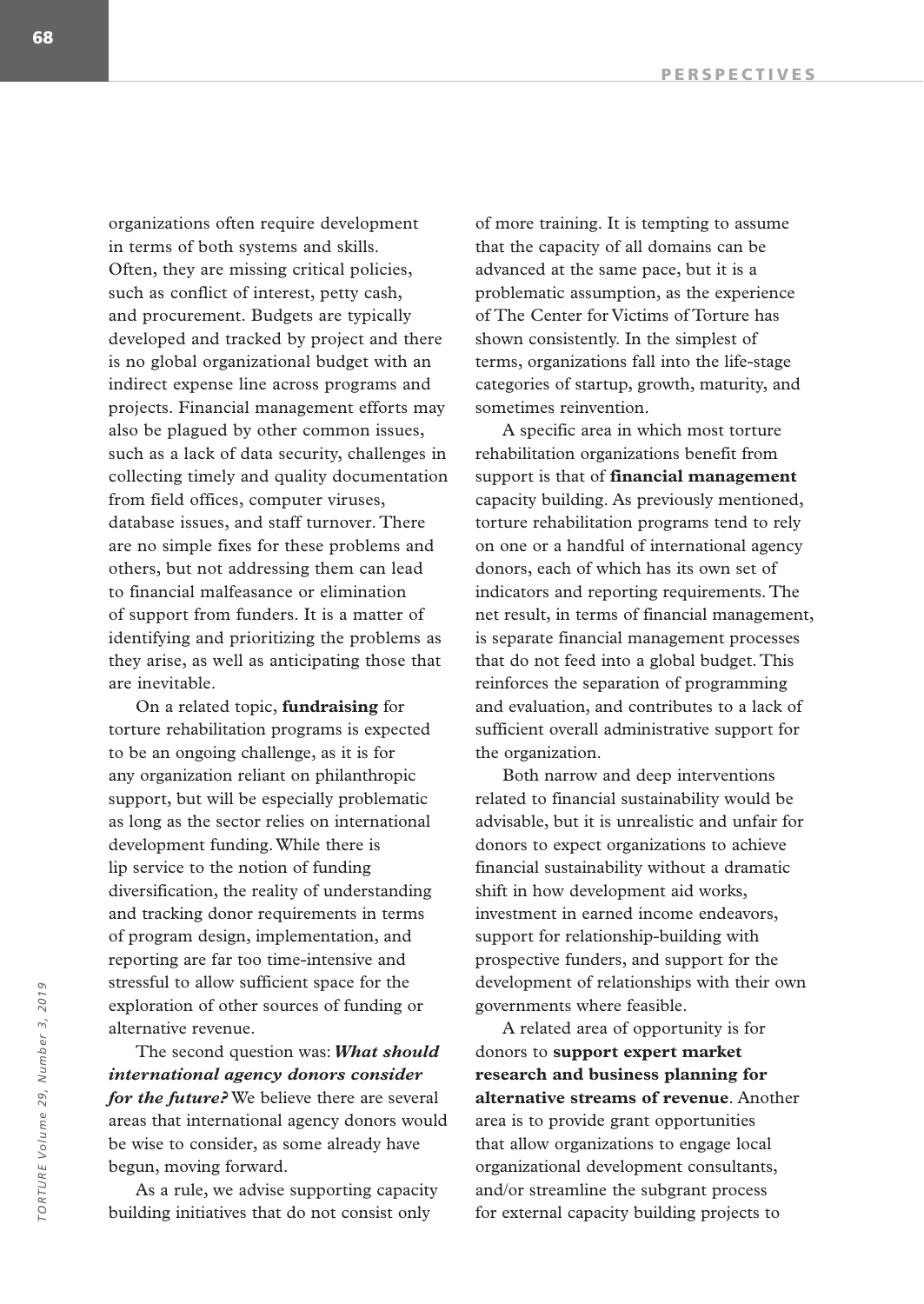support local consultants. This would have the dual benefit of strengthening the local consultant pool, providing more income for cash-poor countries.

International agency donors concerned about the vitality and sustainability of torture rehabilitation should **support and advocate for interventions that reduce impact of burnout and secondary trauma.** This support should include organizational structures, systems, and budgetary line items for clinical supervision found to be key for the health and successful functioning of clinicians. Clarifying roles within the organization is also important for this goal. Indeed, staff who do not have clarity about their position both in general and in relationship to others within the organization are at higher risk of burnout.

Finally, **meaningful investment in program evaluation** that helps organizations understand what is working – and what is not – is similarly important for staff to develop and sustain professional confidence in the impact of their efforts.

Our final question was: *What should torture rehabilitation programs consider for the future?* This is an intimidating question as torture rehabilitation programs are already juggling so many competing demands for their time. Nonetheless, there are a few items worth noting.

Chiefly, prioritizing any opportunity to **connect and integrate the various domains of the organization** is recommended. This is highlighted this because there are many occasions in which work is carried out in relative isolation by just one or two people, presumably for the sake of speed and efficiency, but at the cost of quality and sustainability. There is not a single function within an organization that can or should be done completely independent from others. In fact, when a

key function is excluded from a process, an organization may unwittingly send a message to those staff members that their work is not valuable, and indeed miss a critical perspective when trying to solve problems. When organizations strive to build understanding of all the efforts within an organization, connections are made that produce better results, ideally including better outcomes for torture survivors.

Torture rehabilitation programs should also work to be sure that their **budget reflects their stated values**, rather than enable inconsistent messages. Organizations often say they value program evaluation, for example, but do not budget appropriately for the necessary staff time, printing expenses, and supportive technology to do so. Similarly, organizations may claim to value staff care, but be unwilling to consider salary schedules and alternative ways to compensate for staff time, expect staff to sacrifice free time for the mission, assign excessively high workloads, or set aside good practices such as clinical supervision for mental health counselors.

Another daunting task for torture rehabilitation programs is to **educate donors on what an effective torture rehabilitation program requires.** This is challenging for a range of reasons, including the inherent power-dynamic in donor-NGO relations and significant cultural differences between Western/Global North funders and programs based in non-Western/Global South organizations, as well as frequent staff turnover at donor agencies, necessitating an ongoing process of education about the work.

Finally, while it is risky for financial sustainability to rely on international agencies as the only source of funding and programmatic growth, as long as torture rehabilitation organizations do so there is a need to **develop the capacity of**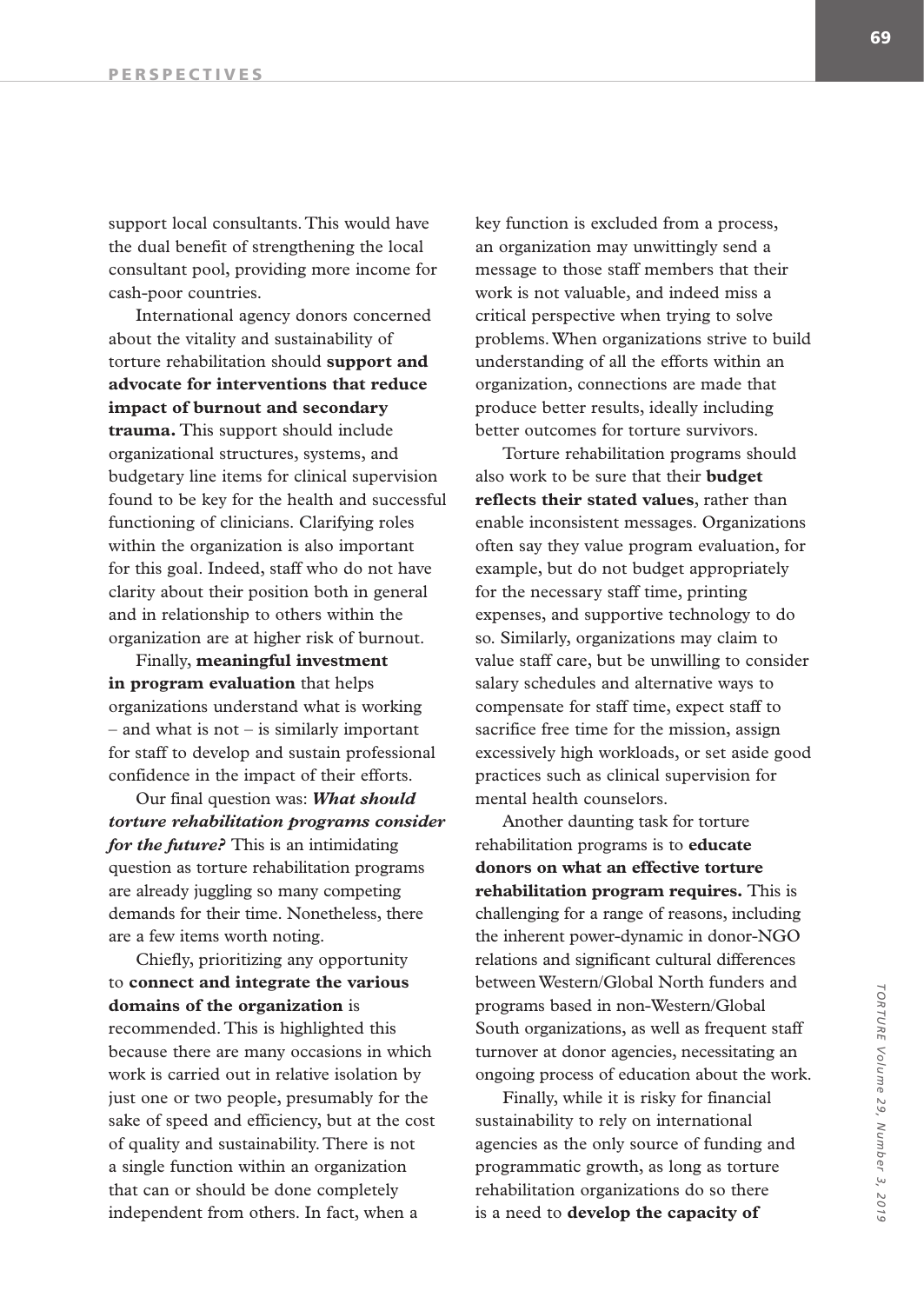**financial structures and systems**. Even an organization that has gained considerable experience and growth will face increasing expectations for financial management and transparency. The need to manage funds according to funder, client, cost-sharing, inkind support, and other factors is necessary to retain donors. Relatedly, organizational board governance may become increasingly important as transparency is prioritized by international agencies who are in turn accountable to elected officials and individual taxpayers.

## Lessons learned

Organizational development within the mandate and constraints of this project is replete with lessons learned. While we would be reluctant to state with certainty what from our experiences should not be replicated, there are several areas that have been discussed and debated, reconfigured, and/or kept in consideration for future project modifications.

In the early phases of the work, the various domains that are part of the overall project operated in relative isolation, mirroring what occurs in the partner organizations, including during the planning process. We learned that integrating the domains during planning, implementation, and assessment processes better serves the organization. This approach has been critical in reinforcing the intersections of both structures and systems and promoting a more unified organizational identity, which is important in an environment where projectbased funding creates divisions within functions of the organization.

Our approach to hire a psychologisttrainer for an average of a year-long placement with a given organization creates more momentum and day-to-day progress in developing the capacities of

the organization. Given the importance of organizational development, we believe it may be wise in some cases to have on-site organizational development and/or program evaluation placements. This modification or addition, though, would introduce additional challenges and should not be made without sufficient contextual analysis.

Organizational development efforts would also benefit from increased in-person visits with partner organizations, beyond the annual visits that have been the norm during the most recent iteration of this work, and more effective use of in-country consultants. While virtual assistance is feasible to some extent, there tends to be greater buy-in and a sense of immediacy during face-toface visits, perhaps in part due to cultural preferences for relationship-building as well as a human tendency to prioritize what is right in front of us.

Another lesson relates to funding. Some partner organization relationships have been developed for years, but the funding itself has been intermittent rather than continuous. The funding to support staff engagement in organizational development is important for buy-in and sustained effort. Technical assistance without subgrant support is unlikely to be fully utilized, even if we think that organizational learning and development should be sufficient incentive itself. Similarly, technical assistance without long-term commitment will produce little progress due to the relationship-oriented nature of the work, as well as the level of effort necessary to collectively define problems, design solutions, and implement well.

Also related to funding is a lesson regarding the difficulty of working with lowresourced organizations. There is a fine line between identifying organizations that need organizational development support most, and those that have enough capacity to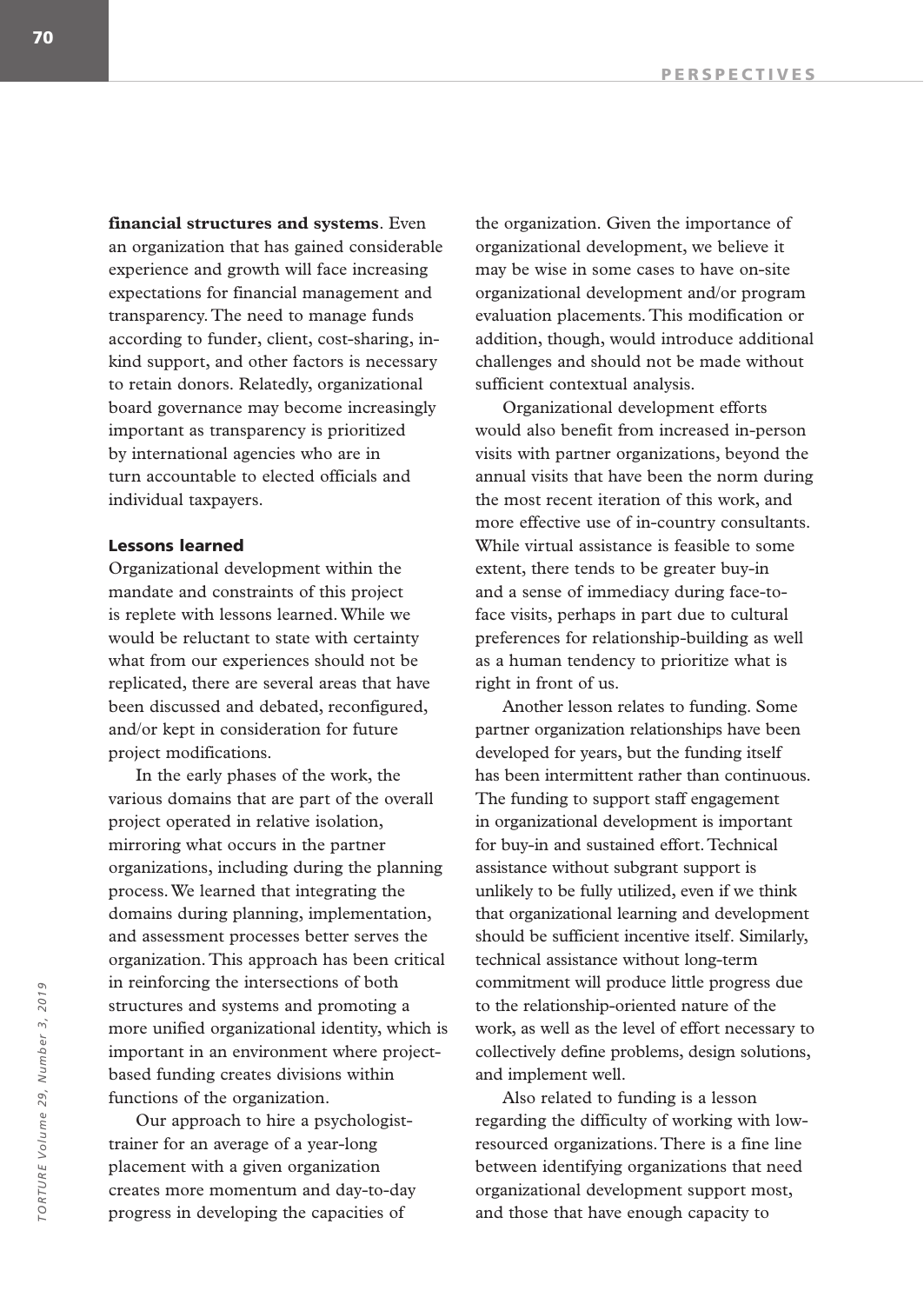truly benefit from it. Indeed, if there is not enough general operating or project-based support to work on the core mission, then organizational development efforts are rather beside the point. On the contrary, highly resourced organizations require different types of interventions, including those which are more specialized in a range of areas. As a result, it is challenging to appropriately staff for such varied needs.

Some torture rehabilitation programs have developed within a post-conflict context, while others operate during a time of political instability, current conflict, or as the direct result of a nearby conflict. Organizations operating in contexts of conflict require special consideration, as the instability inevitably impacts the ability of the organizations (and the individuals within them) to think about the medium- and longterm. Additionally, there is the possibility that a greater number of staff members may be directly or indirectly affected by traumatic events.

It would be remiss not to mention the role of culture as a cross-cutting lesson we have learned to date. It would be dishonest to deny the implications of working on a project that is funded by the U.S. Government in a broad range of cultural and sociopolitical contexts. Cultural differences matter in whether there is a preference to make policies and processes implicit versus explicit, for example. Communication styles vary, depending on sometimes cultural distinctions such as directness or power distance. It is impossible to place an individual or organization squarely into a singular culture, but understanding some common areas of distinction is useful for all parties involved.

Ultimately, we have come to understand that organizational development as an external advisor or agency requires ceding

control. The organization has the final say in what is changed or not changed, integrated or dismissed, deeply embedded or perfunctorily done. To ignore this reality is to sign oneself up for frustration and disappointment. To accept it is to look for ways in which to listen, offer, collaborate, adapt, and support. The work requires humility over arrogance and patience over imposed urgency.

#### Conclusions

This article is intended to highlight our experiences in organizational development with torture rehabilitation programs in various contexts around the globe. We endeavored to address three primary questions: What are the key OD needs in the field of torture rehabilitation? What should international agency donors consider for the future? What should torture rehabilitation programs consider for the future?

There are of course more questions and yet more answers, but the preceding pages are a modest summary of our years of experience in this specific field of work. While the challenges are significant, we do not have the option of turning away from them. This work is that of solidarity and optimism. The basis of it requires selfawareness, adaptability across cultures, and an understanding of this unique belief that to heal the wounds of torture globally, we must engage individually. Due to the daily efforts of the torture rehabilitation programs with which we have worked, there is reason to believe that this can be done.

#### *References*

Andersson, F.O. Faulk, L. & Stewart, A.J. (2016). Toward More Targeted Capacity Building: Diagnosing Capacity Needs Across Organizational Life Stages. Voluntas: International Journal of Voluntary and Nonprofit Organizations, 27, 2860–2888. doi: 10.1007/